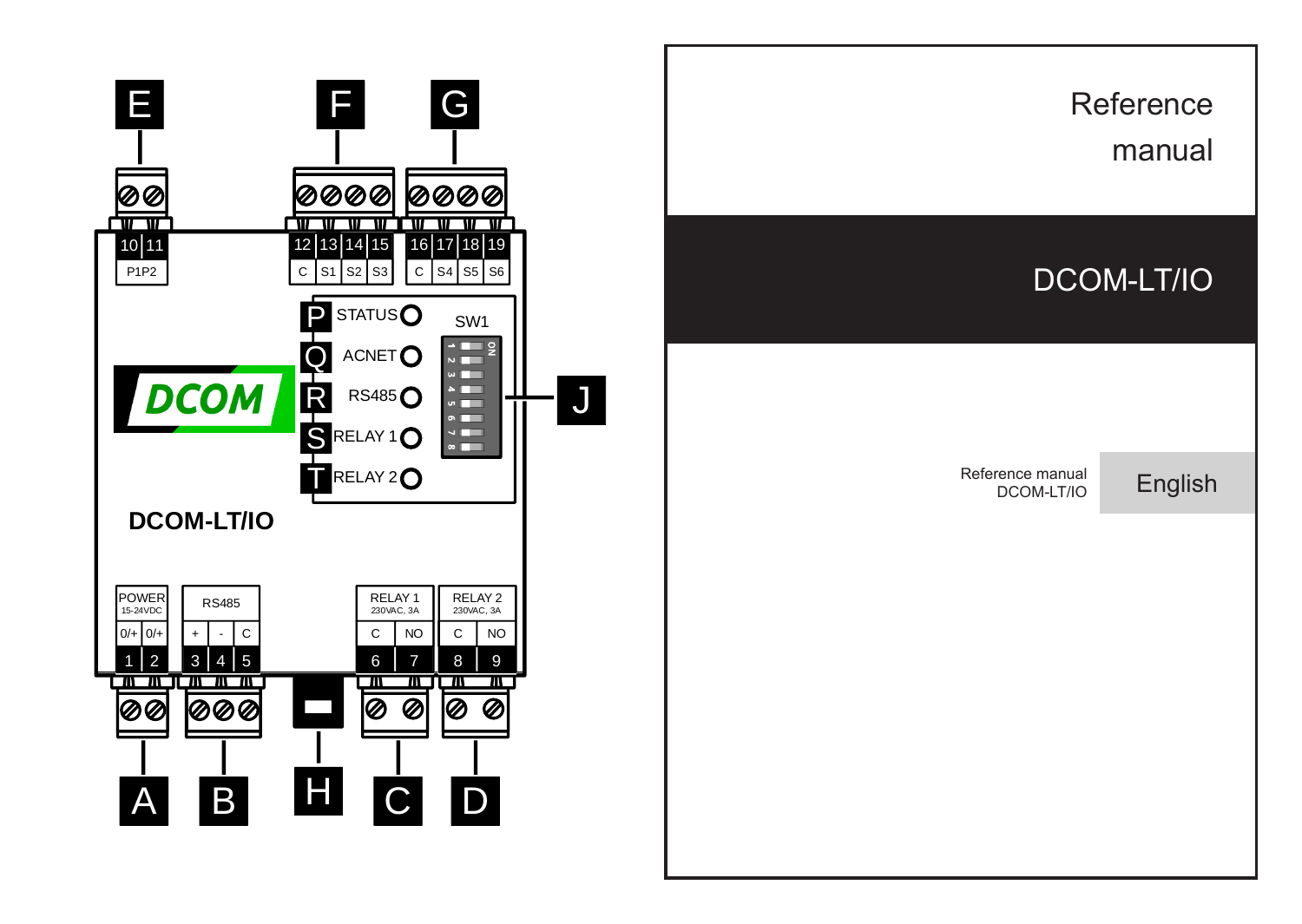

 $\gamma_t$  $\mathbf{\hat{v}}$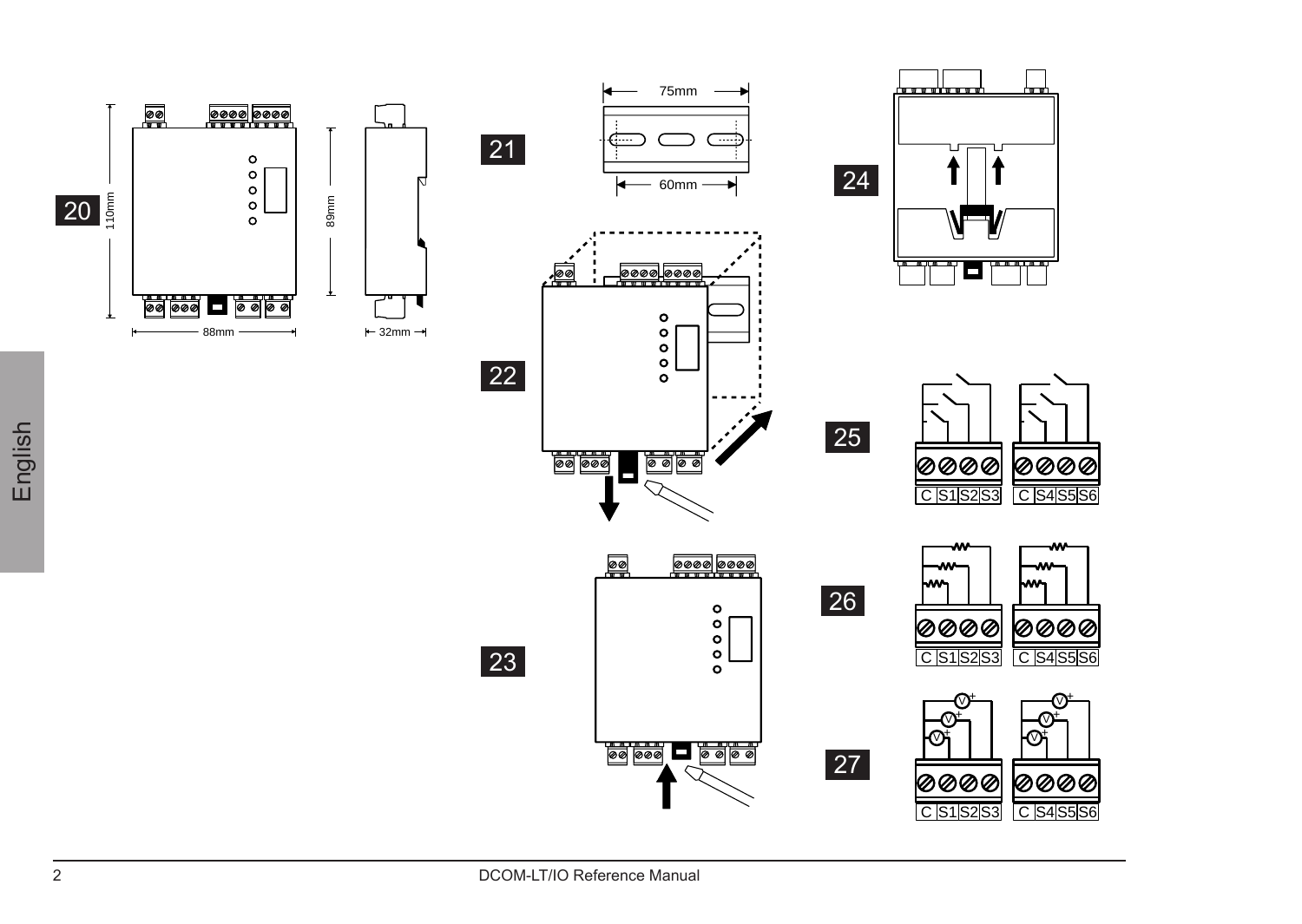







| 34 | o<br>CN                  | 1<br><b>ON</b>                                     | 2<br><b>ON</b>                  | 3<br>g                         |
|----|--------------------------|----------------------------------------------------|---------------------------------|--------------------------------|
|    | QQQQQQQQ                 | <u>QQQQQQQI</u><br>$\overline{a}$                  | QQQQQQ<br>TО<br>×               | QQQQQQI                        |
|    | 4<br>CN                  | 5<br>CN                                            | 6<br>CN                         | 7<br><b>CN</b>                 |
|    | 00888988                 | 0066676                                            | 00888998                        | OQQQQQV                        |
|    | 8                        | 9<br>$\overline{on}$                               | 10<br>$\overline{\text{cm}}$    | 11<br>o.                       |
|    | 0000000                  | 0066968                                            | 006696<br>Ł                     | 0066969                        |
|    | 12                       | 13<br>ON                                           | 14<br>ON                        | 15<br>ON                       |
|    | <u>QQQQQQ</u>            | <u>QQQQQQQ</u><br>F                                | Ų<br>ĢĢĢĢĢ<br>ā<br>Ŧ            | <u>QÖÖÖĞA</u>                  |
|    | 16<br>CN                 | 17<br>CN                                           | 18<br>ON                        | 19<br><b>CN</b>                |
|    | QQQQQQ                   | QQQQQ                                              | <u>QQQQQQ</u><br>m              | QQ <b>QQQQ</b>                 |
|    | $\overline{20}$          | 21<br>ON                                           | 22<br>ON                        | 23<br><b>ON</b>                |
|    | 00898988                 | 00898989                                           | 00898998                        | 0089847<br>9                   |
|    | 24<br><b>CN</b>          | 25<br>$\overline{on}$                              | 26<br>$\overline{on}$           | 27<br>$\overline{\phantom{a}}$ |
|    | <u>QQQQQQQQ</u>          | <u>QQQQQQQ</u><br>q<br>π.                          | ņ<br><u>Q49949</u><br>ā<br>т    | <u>QQQQQQ</u>                  |
|    | 28<br>CN                 | 29<br><b>ON</b>                                    | 30<br><b>ON</b>                 | 31<br><b>ON</b>                |
|    | 0089995<br>п             | 008778                                             | 008999<br>г                     | QQQQQQ                         |
|    | 32                       | 33<br>CN                                           | 34<br>CN                        | 35<br>ON.                      |
|    | O<br>196666<br>ृत<br>÷   | $\Box$<br>1766a<br>٦<br>÷<br>t<br>G                | 966<br>77<br>t<br>ढ<br>₹<br>Ŧ   | 0098661<br>×<br>ढ<br>τ         |
|    | 36<br>ON                 | 37                                                 | 38<br>$\overline{\rm cm}$       | 39<br>$\alpha$                 |
|    | QQQQQQQ                  | ĴΙ<br>jQQQQQQ                                      | QQQQQ                           | QQQQQQ<br>9                    |
|    | 40                       | 41<br>$\overline{c}$                               | 42<br>$\overline{on}$           | 43<br>$\overline{\phantom{a}}$ |
|    | QQQQQQQ                  | <u>QQQ4Q44</u>                                     | <u>QQQQQQQ</u>                  | QQQQQQ                         |
|    | 44<br>ON                 | 45<br>$\overline{ON}$                              | 46<br>$\overline{ON}$           | 47<br>$\overline{\text{cm}}$   |
|    | 00961<br>о<br>द इ ढ<br>π | 00959<br>۳<br>ड ढ<br>$\overline{\phantom{a}}$<br>ᢋ | ODI<br>Youv<br>ढ इ. ढ<br>Ξ<br>Ŧ | 009599<br>T<br>т<br>ढ<br>╦     |
|    | 48<br>ON                 | 49<br>ON                                           | 50<br>CN                        | 51<br>ON                       |
|    | 00998868                 | Oľ<br>1998889                                      | 1336636                         | 0099889<br>П                   |
|    | 52                       | 53<br>CN                                           | 54<br>CN                        | 55<br>CN                       |
|    | QQQQQQQ                  | QQQQQQ<br>ģ                                        | QQQQQQQ                         | QQQQQQ<br>ģ                    |
|    | 56<br>ON                 | 57<br>ON                                           | 58<br>ON                        | 59<br>ON                       |
|    | ŎŎ <b>ŎŎŎ</b>            | ÕQ <b>QQQAA</b>                                    | 009998<br>о<br>Ŧ                | 0099981                        |
|    | 60<br>ON                 | 61<br>ON                                           | 62<br>ON                        | 63<br>$\overline{\text{cm}}$   |
|    | QQQQQQQ                  | <u>QÖÖÖĞƏƏ</u>                                     | 0099998                         | QQQQQQQ                        |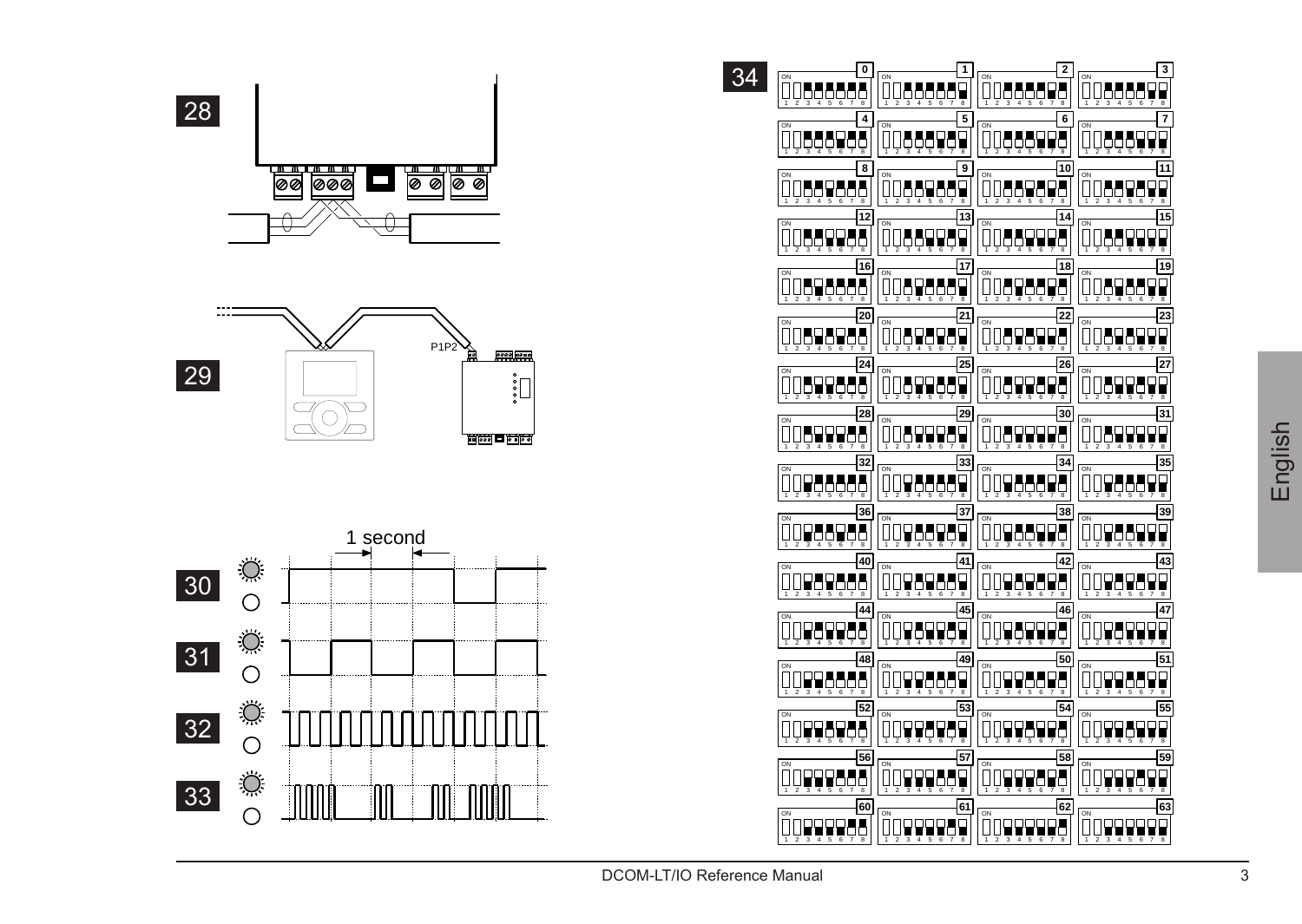# **GENERAL SAFETY PRECAUTIONS**

The English text is the original instruction. Other languages are translations of the original instructions.

Refer to http://www.daikineurope.com/support-and-manuals/ product-information/ for more detailed user reference guides

Refer to Daikin documentation on the Daikin Altherma products and controllers compatibility.

Supported DCOM functions might be different depending on the unit. Refer to the unit manual for more details.

# **WARNING**

Carefully read these instructions before installation. They will tell you how to install, how to configure and how to use the unit properly. Keep this manual in a

handy place for future reference.

This is an option to be used in combination with Daikin units. Refer to the installation and operation manual of the units for installation and operation instructions.

English

Improper installation or attachment of equipment or accessories could result in electric shock, short-circuit, leaks, fire or other damage to the equipment or personal injury.

If unsure of installation procedures or use, always contact your dealer for advice and information.

Do **NOT** install the DCOM:

Near machinery emitting electromagnetic radiation. Electromagnetic radiation may disturb the operation of the control system and result in a malfunction of the unit.

In moist areas or places where it may be exposed to water. If water enters the device, electric shocks may be caused and the inner electronics may fail.

In order to comply with SELV system requirements do not connect the P1P2 network to any other connection apart from the P1P2 connection on the DCOM and compatible P1P2 connections on Daikin equipment



**WARNING** the operation of the product in smart-grid applications must be according to EN60730-1:2011 and must not override the operation of any type 2 action controls nor interfere with any protective function of the control

**WARNING** The product must be securely fastened to a 35mm IEC/EN 60715 DIN rail. If the relay terminals R1 or R2 are connected to voltages greater than 50VAC or 75VDC, or if the DCOM power supply is not SELV/ PELV, then the product must be mounted in an enclosure that is only accessible to qualified persons by use of a tool. The enclosure may be metal or plastic, certified in accordance with EN62208:2011, if the enclosure is plastic it must have a flammability rating of at least IEC 60695-11-10 V-1.

**WARNING** Relays must only be used for indication function and must not be used for control function. Do not exceed the specified ratings of the relays. If the relay terminals R1 or R2 are connected to voltages greater than 50VAC or 75VDC, the connected cables must be insulated with a voltage rating of 600V and flame retardant insulation, conductors should be stranded copper to EN60228:2011 with cross-sectional area of 0.5 to 2.5mm square.



## **EN 60730-1 DECLARATION**

| Category                             | Declaration                                |
|--------------------------------------|--------------------------------------------|
| Model Name                           | DCOM-LT/IO                                 |
| Model Number                         | 535-001                                    |
| Mounting                             | Surface Mounting                           |
| Purpose of control                   | Operating Control                          |
| Protection against electric<br>shock | Independently mounted<br>Class   Equipment |
| Software Class                       | Class A                                    |
| Control Action                       | Type 1                                     |
| Pollution degree                     | $\mathfrak{p}$                             |
| Rated Impulse Voltage                | Category II 500V                           |
| Surge Immunity Category              | Installation Class 2                       |



The adjacent symbol indicates that a product is not to be disposed of with household waste, according to the Directive and each country's national law. The product should be handed in at a designated collection point or to an authorised collection site for recycling waste electrical and electronic equipment (EEE).

## **SPECIFICATIONS**

| Physical    | Dimensions                    | 110 x 88 x 32 mm                                                         |
|-------------|-------------------------------|--------------------------------------------------------------------------|
|             | Weight                        | 80q                                                                      |
|             | Enclosure                     | PC ABS UL94-V0                                                           |
|             | Connectors                    | PA 6.6 UL94-V0                                                           |
|             | Mounting                      | 35mm IFC/FN 60715<br>DIN Rail                                            |
|             | Protection                    | IP <sub>20</sub>                                                         |
| Electrical  | Power<br>Supply               | Regulated 15-24VDC<br>120mA                                              |
|             | Terminals                     | CSA 0.5 to 2.5mm2<br>Torque 0.5Nm                                        |
| Networks    | P <sub>1</sub> P <sub>2</sub> | < 1m                                                                     |
|             | <b>RS485</b>                  | RS485(TIA-485-A)<br>3-wire <500m. 9600<br>Baud, No Parity, 1<br>Stop Bit |
|             | Modbus                        | Modbus RTU                                                               |
| Inputs      | Resistive                     | 12VDC, max 20mA                                                          |
|             | Voltage                       | 0-10V. Impedance<br>345kO                                                |
| Outputs     | Outputs                       | 230VAC. 3A resistive<br>30VDC, 3A resistive                              |
| Environment |                               | Storage: - 1060°C<br>Operating: 055°C                                    |
|             | Humidity                      | 0-90% Non-condensing                                                     |
|             | <b>FMC</b>                    | EN60730-1:2011                                                           |
|             | Safety                        | FN60730-1:2011                                                           |

Voytech Systems Limited, Unit 203, China House, 401 Edgware Road, London, NW2 6GY, UK. Tel: +44 203 287 2728. WWW: www.voytechsystems.co.uk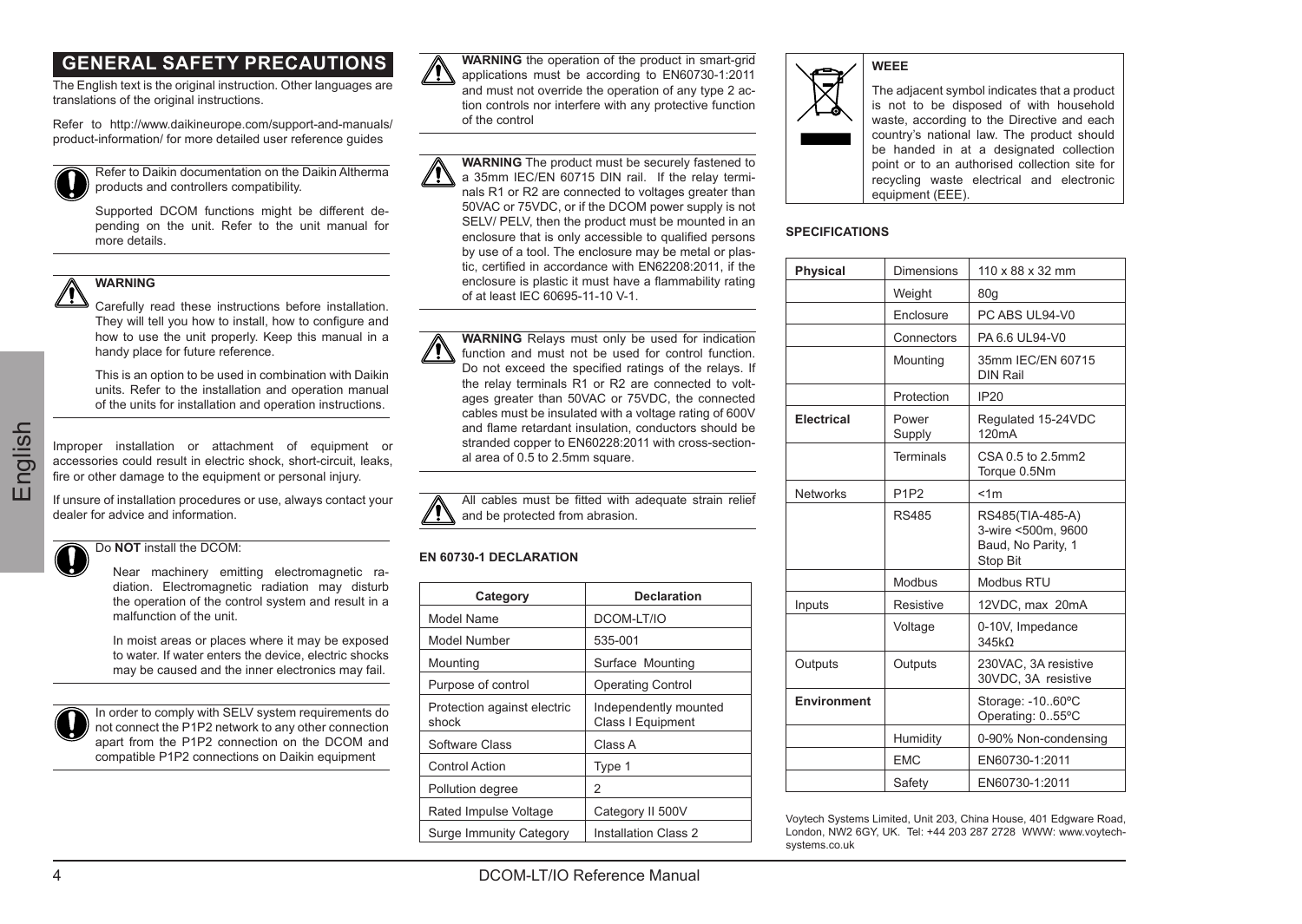# **INSTALLATION**

## **MOUNTING**

**21** If using the DIN rail supplied with the DCOM, mount the DIN rail horizontally using two or more fasteners.

**22** Align the module DIN mounting points with the top of the DIN rail.

**23** Pull down the black clip H with a suitable tool, align the module vertically flush with the DIN rail and release the clip to fix the module to the DIN rail **24**.

### **WIRING**

POWER TERMINALS **A**

Connect the Power Terminals to a regulated power supply.

# **NOTICE: POWER SUPPLY**

The DCOM-LT/IO requires a 15-24VDC regulated power supply with a minimum supply current of 120mA. Do not operate the DCOM outside of the specified voltage range

## **INFORMATION**

Power terminals are polarity independent. 0V and +V can be wired to either terminal.

## P1P2 TERMINALS **E**

Connect terminals P1P2 to a compatible Altherma LT Master Remote Controller, for example an MMI.



## **ALTHERMA 2 COMPATIBILITY**

For Altherma 2 and EKRUCBL\* / EKRUHML\* the DCOM can only be used with Remocon if LAN adaptor is NOT connected.

Refer to Daikin documentation for more details on the compatibility.

## RS485 TERMINALS **B**

The DCOM RS485 Terminals are connected to an RS485 daisy-chained bus using a stranded twisted pair with overall shield and drain wire. Terminals '+' and '-' must be connected to matching terminals on other RS485 devices using the twisted pair. Terminal 'C' must be connected to all other RS485 Common terminals using the drain wire. The shield should only be earthed at one location.

# RELAY OUTPUTS **C D**

Relays 1 and 2 are volt-free normally open relay contacts for indication of unit operation and fault conditions.

## CONTROL INPUTS **F G**

The Control Inputs Sensors S1 to S6 are configured to measure voltage, resistance and volt-free contacts. The input measurement mode is determined by the operating mode selected by SW1 (see **Description of Operation** for switch settings). Each input is connected between the input sensor terminal S1-S6 and the common C of one of the two connectors F and G. Input wiring should be 0.5 to 0.75mm2 stranded twisted pair with screen, the screen must be earthed at only one end.

## CONTROL INPUT MODES

The input measurement mode of each input is separately specified by the operation setting. In all cases a common terminal C is connected to the corresponding input terminal using a voltage **27**, resistance **26** or volt-free contact **25**. For voltage inputs the negative or 0V of the voltage source must be connected to the common terminal and the positive connected to the sensor terminal.

## **LEDS AND SWITCHES**

## DIP SWITCHES **J**

Switch SW1 consists of 8 switches numbered SW1.1 to SW1.8. Except for Smart Grid mode, Switches SW1.1 and SW1.2 select the operating mode, and switches SW1.3 to SW1.8 select the Modbus Address of the device **34**. In the case of Smart Grid Mode switches SW1.1 to SW1.4 select the Smart Grid function, and switches SW1.5 to SW1.8 select the Modbus Address of the device **34**.

# LEDS **P Q R S T**

LED flashing sequences are defined in **30** to **33**.

## **INFORMATION: LED OPERATION AT POWER-UP**

At nower-up all LEDs illuminate for 2 seconds. LEDs **P**, **Q** and **R** change from RED to GREEN and then revert to the behaviour described in the following sections for each LED. LEDS **S**, **T** illuminate YELLOW for 2 seconds then revert to the behaviour described in the following sections for each LED.

Status LED **P** will then flash Yellow indicating *Waiting for Altherma Master*. All other LEDs will initially be off, until communications occurs on P1P2 or RS485 network.

# STATUS LED **P**

| Colour       | Pattern | <b>Meaning</b>                            |
|--------------|---------|-------------------------------------------|
| YFLLOW       | 31      | Waiting for Altherma Master               |
| YFLLOW       | 32      | Synchronising with Master                 |
| <b>RFD</b>   | 31      | <b>Timeout Waiting for Master</b>         |
| <b>GRFFN</b> | 30      | Master synchronised. No Fault             |
| <b>RFD</b>   | 30      | Master synchronised.<br><b>Unit Fault</b> |

When the device powers up it starts in the *Waiting for Altherma Master* status and the Status LED will flash YELLOW slowly **31**. When the Altherma master is detected the Status LED will flash YELLOW fast **32** while synchronising with the Altherma Master. When synchronisation is complete the Status LED is GREEN or RED depending if a fault condition exists, the LED will be off for 1 second every 5 seconds to indicate normal operation **30**.

Synchronisation can take up to 8 minutes. When synchronised, if communications fails for 60 seconds then the DCOM reverts to *Waiting for Altherma Master* status.

If synchronisation takes more than 10 minutes then the DCOM will revert to *Waiting for Altherma Master* status and wait for synchronisation to restart. If the DCOM remains in *Waiting for Altherma* status for more than 3 minutes then the DCOM will switch to *Timeout Waiting for Master* status and the Status LED will flash RED **31**.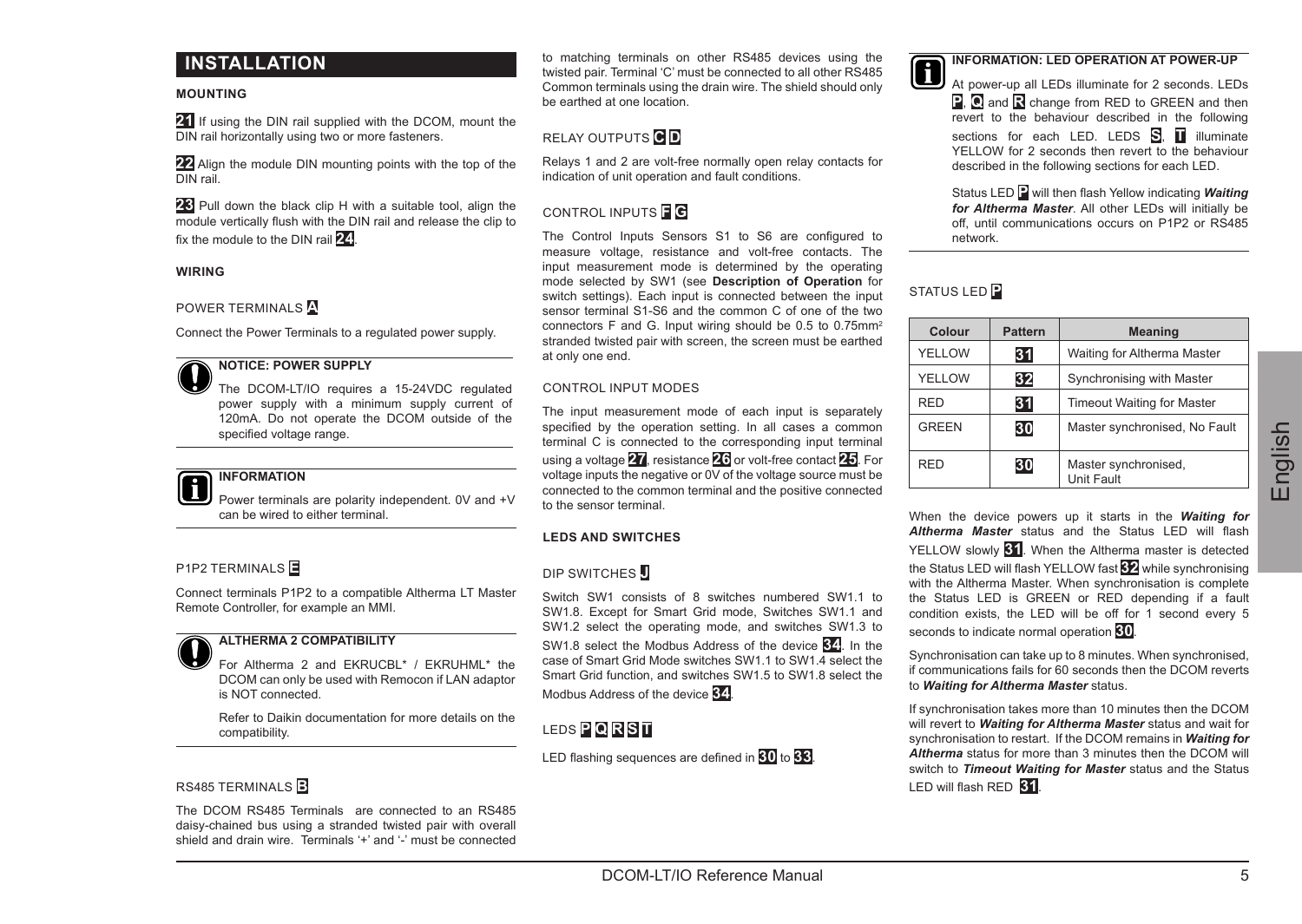| Colour       | Pattern | <b>Meaning</b>         |
|--------------|---------|------------------------|
| <b>GREEN</b> | 33      | Normal Communication   |
| RFD          | 33      | Communications Errors  |
| ED           | зn      | Communications Failure |

The ACNET LED will flash GREEN at irregular intervals when a message is received to indicate normal communications **33**. If a communications error occurs the error will be indicated by the LED flashing RED on each error. If the communications are permanently in error then the LED will flash RED continuously **30**.

# RS485 LED **R**

| Colour                                 | Pattern | Meaning                                                                                                                                                                             |
|----------------------------------------|---------|-------------------------------------------------------------------------------------------------------------------------------------------------------------------------------------|
| <b>GREEN</b><br>33<br><b>RFD</b><br>33 |         | Normal Communication                                                                                                                                                                |
|                                        |         | Communications Errors                                                                                                                                                               |
| <b>RED</b>                             | 30      | Communications Failure                                                                                                                                                              |
|                                        |         | a message is received to indicate normal communications<br>If a communications error occurs the error will be indicate<br>the LED flashing RED on each error. If the communications |
|                                        |         | permanently in error then the LED will flash RED continuo                                                                                                                           |
| 30.<br><b>RS485 LED</b><br>Colour      | Pattern | Meaning                                                                                                                                                                             |
| <b>GREEN</b>                           | 33      | Normal Communication                                                                                                                                                                |
| <b>RFD</b>                             | 33      | Communications Errors                                                                                                                                                               |

The RS485 LED will flash GREEN at irregular intervals when a message is received to indicate normal communications **33**. If a communications error occurs the error will be indicated by the LED flashing RED on each error. If the communications are permanently in error then the LED will flash RED continuously **30**.

# RELAY 1 AND 2 LEDS **S T**

Relay 1 and 2 LEDs will illuminate when corresponding relay contacts are closed. Refer to the **Description of Operation** section for specific relay functions.

If the DCOM status is *Waiting for Altherma Master* or *Synchronising with Altherma Master* then Relay outputs will be open circuit. If the DCOM status is *Timeout Waiting for Master* then if a Relay Output is configured for Fault Indication, then the relay will be closed. Refer to the **Description of Operation** for further information.

# **DESCRIPTION OF OPERATION**

The DCOM-LT/IO is a control interface for Daikin Altherma units, refer to Daikin documentation on the Daikin Altherma model and the controller compatibility. The DCOM-LT/IO has 4 modes of operation that are selected by the Configuration Switches SW1. The modes are

- Resistance/Voltage Mode
- Sequencer Mode
- Smart Grid Mode

The configuration and functions of the inputs and outputs in each mode are described in the following sections. Refer to the **DCOM-LT/IO Reference Manual** for description of each input function.

## **INPUT CONTROL FUNCTIONS**

## **INFORMATION**

Input control values are only applied when the DCOM is synchronised with the Altherma system.

### **INFORMATION : ENFORCEMENT** n

Some Input functions Enforce unit operation to be On and Off, this will override any user or time schedule. changes to the unit function. Enforce operations remain in place after an input has been changed. Other Input functions only change unit operation when the Input function changes and futher changes are allowed by user or time schedule operation. Cases where Enforced operation is in use are indicated in the description of the Input function.



When the DCOM powers-up, or resynchronsises with the Altherma Master, any inputs that are NOT enforced will not update unit settings until the input value changes after synchronisation has occurred.

In the case of inputs which change Setpoint and On/ off state, the input must transition from an OFF to ON state to transmit an ON command.

In the case of Enforced inputs the enforcement is applied when the synchronisation occurs.

RESISTANCE INPUTS

When inputs are configured for resistance mode the following input methods are available for changing control function operation.

| O/C                 | Input terminals are open-circuit or have a<br>measured resistance of $>100k\Omega$     |
|---------------------|----------------------------------------------------------------------------------------|
| <b>S/C</b>          | Input terminals are short-circuit or have a<br>measured resistance of <500             |
| $10k\Omega$<br>l-wr | Input terminals are connected to a fixed<br>resistance of $10k\Omega +1$ - 1k $\Omega$ |
| 1-10kO              | Input terminals are connected to a variable<br>resistance of 1-10kO                    |

## VOLTAGE INPUTS

When inputs are configured for voltage mode a 0-10VDC signal can be used for changing control function operation.





Do not exceed the maximum input voltage of 10VDC

## SETPOINT AND ON/OFF INPUT

In cases where an input is used for Setpoint and On/ Off operation, the associated control function is updated only when the input resistance or voltage is changed. For resistance mode the input value must change by at least 0.1kΩ, for voltage mode the input value must change by at least 0.1V. If the control function value is modified by the user the DCOM will not change the value until the input value changes by the minimum specified amount.

The control function is switched On and Off by measurement of the values specified below.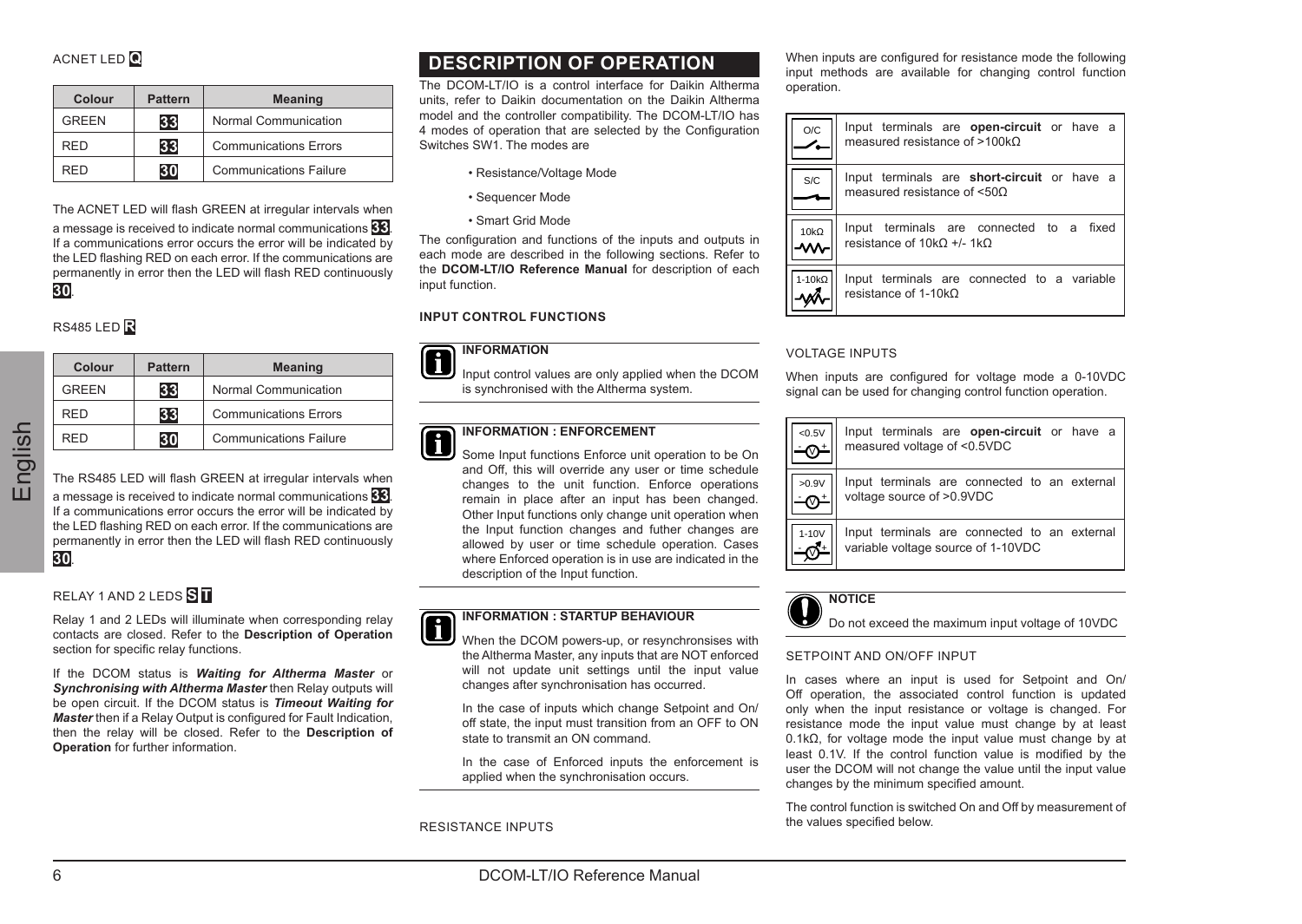|     | $\frac{1}{2}$ |       |
|-----|---------------|-------|
| OFF | O/C           | 40.5V |
| ON  | S/C           | >0.9V |

When the control function is ON, the control setpoint can be selected by setting the input value according to the table below.

|                | $1 - 10k\Omega$ | $1 - 10V$ |
|----------------|-----------------|-----------|
| 0°C            | 2kO             | 2V        |
| $10^{\circ}$ C | 3kO             | 3V        |
| $20^{\circ}$ C | $4k\Omega$      | 4V        |
| $30^{\circ}$ C | $5k\Omega$      | 5V        |
| 40°C           | 6kO             | 6V        |
| 50°C           | $7k\Omega$      | 7V        |
| $60^{\circ}$ C | 8kO             | 8V        |
| 70°C           | $9k\Omega$      | 9V        |
| 80°C           | 10kO            | 10V       |

In Resistance mode the setpoint can be adjusted by 0.1kΩ increments to adjust setpoint to nearest 1ºC. In Voltage mode the setpoint can be adjusted by 0.1V increments to adjust setpoint to nearest 1ºC.

# **INFORMATION**

Measurement accuracy of inputs is +/- 1ºC.

## **INFORMATION**

The available setpoint range for each control function is determined by the Minimum and Maximum Setpoint of the function allowed by the Altherma unit. Consult the Altherma operation manual for the setpoint ranges of the selected product.

# **INFORMATION**

If the Input resistance or voltage value falls outside of the control function setpoint range the setpoint will be set to the nearest minimum or maximum value of the setpoint range

## **OUTPUT CONTROL FUNCTIONS**

The Output Relays Relay 1 **C** and Relay 2 **D** can be configured for a number of different output functions in each of the DCOM operating modes.

| Relay   | <b>Function</b>                | <b>Closed Circuit Indication</b>                                                           |
|---------|--------------------------------|--------------------------------------------------------------------------------------------|
| Relay 1 | Space<br>Heating/<br>Cooling   | Space Heating/Cooling ON                                                                   |
|         | <b>Active Space</b><br>Heating | Space Heating ON<br>+ 3-port valve position is Space<br>Heating<br>+ Compressor is Running |
| Relay 2 | Fault<br>Indication            | Closed on fault condition                                                                  |
|         | Pump<br>Operation              | Closed when pump is running                                                                |

## **MODBUS CONTROL FUNCTIONS**

The DCOM-LT/IO supports Modbus RTU control and monitoring functions via the RS485 communications port. Refer to the **DCOM-LT/MB Reference Manual** for further information.

# **NOTICE**

If control function values are changed from Modbus, the input value will be overriden if the Input Function is not Enforced. If the Input Function is Enforced then the Modbus value will revert to the Enforced value.

# **RESISTANCE/VOLTAGE MODE**



In Resistance/Voltage Mode the Altherma system operation is controlled using the inputs of the DCOM. Inputs S1 to S3 are used to control the operation mode and adjust the space heating, space cooling and DHW Tank setpoints. These inputs. can be configured as either Resistance or Voltage inputs.

## **RESISTANCE MODE**

| s              | <b>Function</b>    | O/C | S/C                           | $1 - 10k$                                           |
|----------------|--------------------|-----|-------------------------------|-----------------------------------------------------|
| S <sub>1</sub> | Space<br>Heating   | OFF | $ON +$<br>Set<br>Heat<br>Mode | ON + Set Heat Mode<br>+ Set LWT Heating<br>Setpoint |
| S <sub>2</sub> | Space<br>Coolina   | OFF | $ON +$<br>Set<br>Cool<br>Mode | ON + Set Cool Mode<br>+ Set LWT Cooling<br>Setpoint |
| S <sub>3</sub> | <b>DHW</b><br>Tank | OFF | ON                            | ON + Set DHW<br><b>Reheat Setpoint</b>              |

## **VOLTAGE MODE**

| s              | <b>Function</b> | < 0.5V | >0.9V  | $1 - 10V$              |
|----------------|-----------------|--------|--------|------------------------|
| S <sub>1</sub> | Space           | OFF    | $ON +$ | ON + Set Heat Mode     |
|                | Heating         |        | Set    | + Set LWT Heating      |
|                |                 |        | Heat   | Setpoint               |
|                |                 |        | Mode   |                        |
| S <sub>2</sub> | Space           | OFF    | $ON +$ | ON + Set Cool Mode     |
|                | Coolina         |        | Set    | + Set LWT Cooling      |
|                |                 |        | Cool   | Setpoint               |
|                |                 |        | Mode   |                        |
| S <sub>3</sub> | <b>DHW</b>      | OFF    | ON     | ON + Set DHW           |
|                | Tank            |        |        | <b>Reheat Setpoint</b> |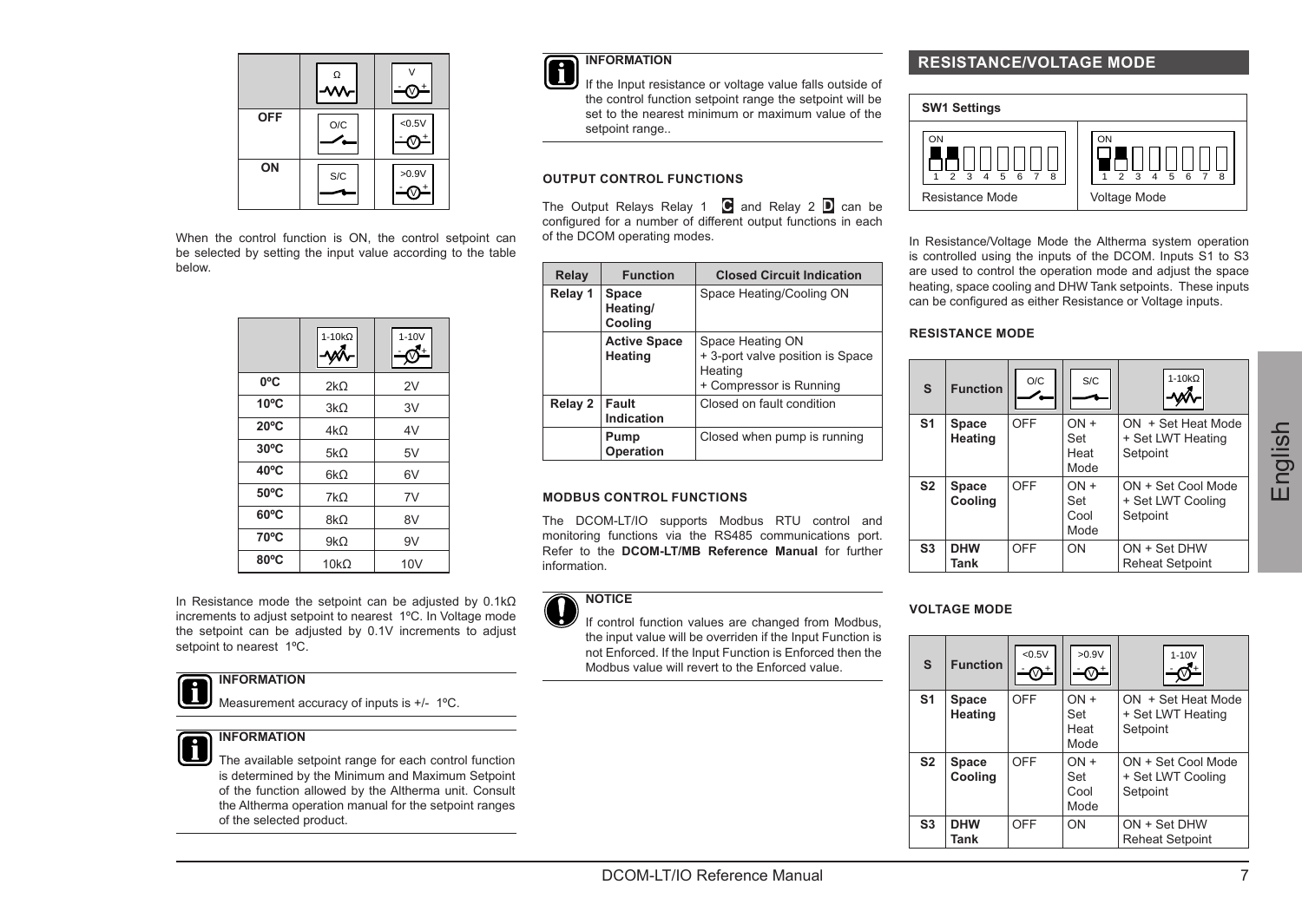Resistance inputs and can be open circuit (O/C) or linked with 10kΩ Resistor or Short Circuit (S/C) to select the following functions.

| $\mathbf{s}$   | <b>Function</b>            | O/C                          | 10kO                                                        | <b>S/C</b>                 |
|----------------|----------------------------|------------------------------|-------------------------------------------------------------|----------------------------|
| S <sub>4</sub> | Quiet                      | Quiet Mode                   | Quiet Mode                                                  | Quiet Mode                 |
|                | Mode                       | Off                          | Off                                                         | On                         |
| S <sub>5</sub> | Relay 1<br><b>Function</b> | Space<br>Heating/<br>Cooling | Space<br>Heating/<br>Cooling<br>Cooling<br>Mode<br>Prohibit | Active<br>Space<br>Heating |
| S6             | Relay 2                    | Fault                        | Fault                                                       | Pump                       |
|                | <b>Function</b>            | Indication                   | Indication                                                  | Operation                  |

# **INFORMATION S1, S2**

# **INFORMATION SE**

When Input S5 is configured with a 10kΩ resistor, Relay 1 is configured to indicate Space Heating/ Cooling operation, and the DCOM prohibits Cooling Mode. If the unit mode is changed to Cooling Mode then the DCOM will change the mode to Heating.

# **INFORMATION : ENFORCEMENT**

In Resistance/Voltage Mode, none of the inputs Enforce unit operation. All command inputs will update unit operation only when the input value changes.

# **SEQUENCER MODE**



For operation in Sequencer Mode the Altherma Unit must be configured to operate in Leaving Water Temperature control mode.

# **INFORMATION**

When Sequencer Mode is selected, the Modbus Register Table is changed. Refer to the **DCOM-LT/MB Reference Manual** for details.

Inputs S1 to S4 functions are selected by a Short Circuit across the input terminal. Input S5 is not used. Inputs S6 is configured as a Voltage Input.

| s              | <b>Function</b>                     | O/C                            | <b>S/C</b>                   |
|----------------|-------------------------------------|--------------------------------|------------------------------|
| S <sub>1</sub> | Space Heating<br>On                 | OFF                            | ON + Set Heat<br>Mode        |
| S <sub>2</sub> | <b>Space Cooling</b><br>On          | OFF                            | ON + Set Cool<br>Mode        |
| S <sub>3</sub> | <b>DHW Reheat</b><br><b>Disable</b> | <b>DHW</b><br>Reheat<br>Fnable | <b>DHW Reheat</b><br>Disable |
| <b>S4</b>      | Quiet Mode                          | Disable                        | Enable                       |
| S5             | Not in use                          | $\overline{\phantom{a}}$       | $\overline{a}$               |

| S              | <b>Function</b>                                | < 0.5V     | $1-10V$                                     |
|----------------|------------------------------------------------|------------|---------------------------------------------|
| S <sub>6</sub> | <b>LWT Heating/</b><br><b>Cooling Setpoint</b> | Not active | Set LWT Heating/<br><b>Cooling Setpoint</b> |

| Relay   | <b>Function</b>              |
|---------|------------------------------|
| Relay 1 | <b>Space Heating/Cooling</b> |
| Relay 2 | <b>Fault Indication</b>      |

# **INFORMATION S1, S2**

If Input S1 and Input S2 values change within 1 second input S1 control is updated and input S2 control is not changed .



# **INFORMATION S3**

When Input S3 is closed circuit, DHW Reheat is disabled and manual operation will be Enforced off. When Input S3 changes to open circuit, the previous DHW Reheat On/Off state will be restored

# **INFORMATION S6**

Input S6 must be connected to a 0-10V signal. The voltage on the terminals specifies the LWT Setpoint of the selected Heating or Cooling mode..

## **INFORMATION : ENFORCEMENT**

In Sequencer Mode, Input S3 will Enforce DHW Reheat Disable. All other command inputs will update unit operation only when the input value changes.

# **SMART GRID MODE**



In Smart Grid Mode inputs S1 to S4 are used to prohibit some or all functions of the Altherma unit. The prohibition operation can be selected using SW1.4 to be either permanent enforcement or can be time limited to a maximum of 3 hours.

In time limited enforcement, after a period of 3 hours the enforcement is removed. To extend a time limited enforcement to longer than 3 hours, before the end of the time period each prohibit input in use must be switched to open circuit for a minimum of 60 seconds before re-applying the prohibit enforcement.

In time-limited enforcement the enforment will remain for 60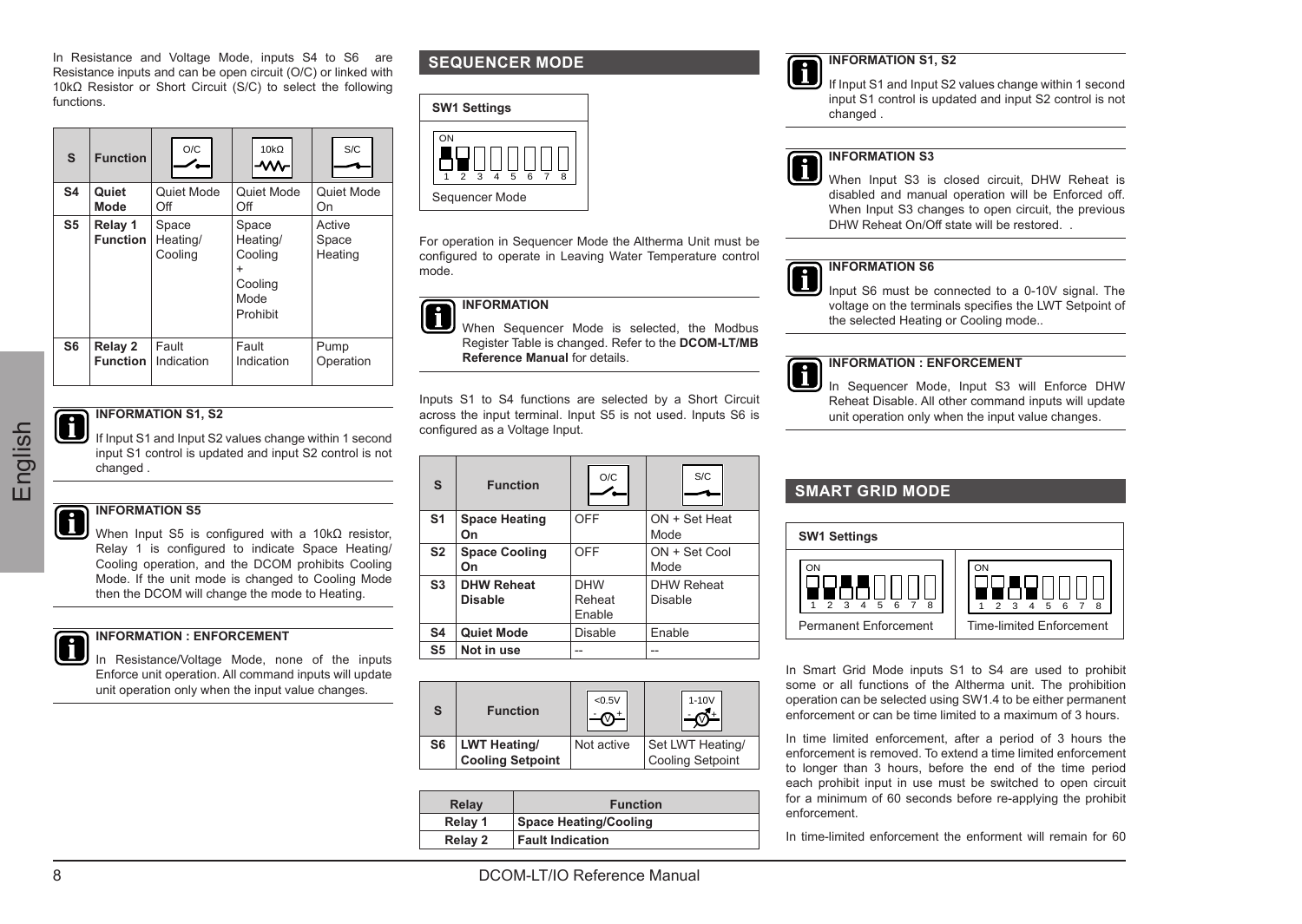seconds after the input command is removed.

Inputs S5 and S6 override the prohibit functions S1 to S4. The S5 signal will run the DHW reheat function, the S6 signal will run the DHW booster heater.

| s              | O/C        | S/C                               |
|----------------|------------|-----------------------------------|
| S <sub>1</sub> | Not Active | Prohibit Space Heating or Cooling |
| S <sub>2</sub> | Not Active | Prohibit DHW Reheat               |
| S <sub>3</sub> | Not Active | Prohibit DHW Booster Heater       |
| S <sub>4</sub> | Not Active | Prohibit All Functions            |
| S <sub>5</sub> | Not Active | PV Energy Available for storage   |
| S6             | Not Active | <b>Run Powerful Booster</b>       |

| Relay   | <b>Function</b>         |
|---------|-------------------------|
| Relay 1 | Space Heating/Cooling   |
| Relay 2 | <b>Fault Indication</b> |



**INFORMATION : ENFORCEMENT** In Smart Grid Mode, all inputs are Enforced and will override any user operation requests. When the input command is removed or Time Limited Enforcement ends, any previous user settings changed by the DCOM are restored.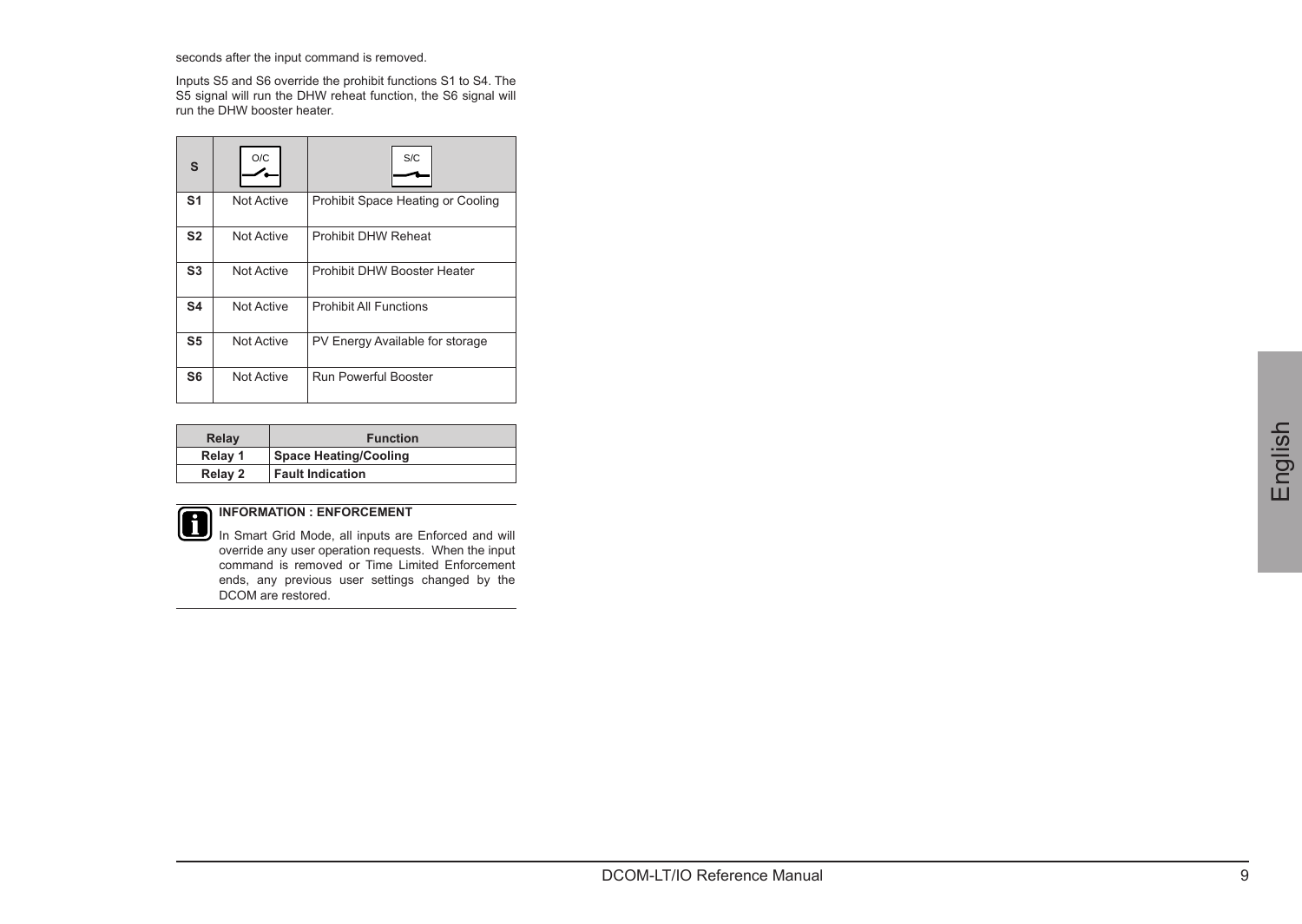# **REFERENCE**

# **RESISTANCE/VOLTAGE MODE**

## **RESISTANCE MODE S1-S3**

## S1: SPACE HEATING OPERATION

If Short-circuit or 1-10kΩ resistance is placed on input S1 then Space Heating/Cooling will be switched On and the Mode will be changed to Space Heating. If the Input Value is a resistance in the range 1-10kΩ then the LWT Heating Setpoint will be set according to the Table in the **Description of Operation**. A change of resistance greater or equal to 0.1kΩ will cause the Setpoint to change. If the Input becomes Open-circuit then Space Heating/Cooling will be set to Off, the Mode and the LWT Heating Setpoint will not be changed.

#### S2: SPACE COOLING OPERATION

If Short-circuit or 1-10kΩ resistance is placed on input S2 then Space Heating/Cooling will be switched On and the Mode will be changed to Space Cooling. If the Input Value is a resistance in the range 1-10kΩ then the LWT Cooling Setpoint will be set according to the Table in the **Description of Operation**. A change of resistance greater or equal to 0.1kΩ will cause the Setpoint to change. If the Input becomes Open-circuit then Space Heating/Cooling will be set to Off, the Mode and the LWT Cooling Setpoint will not be changed.

## S3: DHW TANK OPERATION

If Short-circuit or 1-10kΩ resistance is placed on input S3 then DHW will be switched On. If the Input Value is a resistance in the range 1-10kΩ then the DHW Reheat Setpoint will be set according to the Table in the **Description of Operation**. A change of resistance greater or equal to 0.1kΩ will cause the Setpoint to change. If the Input becomes Open-circuit then DHW will be set to Off, the DHW Reheat Setpoint will not be changed.

## **VOLTAGE MODE S1-S3**

## S1: SPACE HEATING OPERATION

If 1-10VDC is placed on input S1 then Space Heating/Cooling will be switched On and the Mode will be changed to Space Heating. The LWT Heating Setpoint will be set according to the Table in the **Description of Operation**. A change of voltage greater or equal to 0.1V will cause the Setpoint to change. If the Input voltage changes to <0.5VDC then Space Heating/Cooling will be set to Off, the Mode and the LWT

Heating Setpoint will not be changed.

#### S2: SPACE COOLING OPERATION

If 1-10VDC is placed on input S2 then Space Heating/Cooling will be switched On and the Mode will be changed to Space Cooling. The LWT Cooling Setpoint will be set according to the Table in the **Description of Operation**. A change of voltage greater or equal to 0.1V will cause the Setpoint to change. If the Input voltage changes to <0.5VDC then Space Heating/ Cooling will be set to Off, the Mode and the LWT Cooling Setpoint will not be changed.

#### S3: DHW TANK OPERATION

If 1-10VDC is placed on input S3 then DHW will be switched On. The DHW Reheat Setpoint will be set according to the Table in the **Description of Operation**. A change of voltage greater or equal to 0.1V will cause the Setpoint to change. If the Input voltage changes to <0.5VDC then DHW will be set to Off, the DHW Reheat Setpoint will not be changed.

#### **RESISTANCE/VOLTAGE MODE S4-S6**

### S4: QUIET MODE

If Input S4 changes to Short-circuit then the Altherma system is set to Quiet Mode. If Input S4 changes to Open-circuit then Quite Mode operation is removed. After the input has changed, the Quiet mode function is not enforced by the DCOM and can be changed by user command.

## S5: RELAY 1 FUNCTION

If Input S5 is Open-circuit then Relay 1 will be closed if Space Heating/Cooling is On, even if compressor is not running or 3-port valve is position is DHW.

If Input S5 measures a 10kΩ resistance (tolerance +/- 1 1kΩ) then the Relay 1 will be closed if Space Heating/Cooling is On, in addition the DCOM will prohibit Cooling mode, if cooling mode is selected the DCOM will change the mode to Heating. When the 10kQ input is removed from the input the Space Heating/Cooling mode will be restored to the value before the Prohibit Cooling function was applied.

If Input S5 is Short-circuit, then Relay 1 will be closed if Space Heating/Cooling is On, Space Heating/Cooling Mode is Heating, the Compressor is running and the 3-port valve position is set to Space Heating.

## S6: RELAY 2 FUNCTION

If Input S6 is Open-circuit then Relay 2 will be closed if the Altherma system reports an fault condition that is reported as

an error condition. If the fault condition is reported as a warning the relay will not close.

## **SEQUENCER MODE**

### S1: SPACE HEATING ON

When Input S1 changes to Short-circuit, Space Heating/ Cooling is set to On and the Mode is changed to Heating. When S1 changes to Open-circuit Space Heating/Cooling is set to Off, the Mode is not changed. When input S1 is not changing, user operation can change Space Heating/Cooling On/Off state.

## S2: SPACE COOLING ON

When Input S2 changes to Short-circuit, Space Heating/ Cooling is set to On and the Mode is changed to Cooling. When S2 changes to Open-circuit Space Heating/Cooling is set to Off, the Mode is not changed. When input S1 is not changing, user operation can change Space Heating/Cooling On/Off state.

## S3: DHW REHEAT DISABLE

When Input S3 is closed circuit, DHW Reheat is disabled and manual operation will be overridden off. When Input S3 changes to open circuit, the previous DHW Reheat On/Off state will be restored When input S3 is Open-circuit, user operation can change DHW On/Off state.

## S4: QUIET MODE

If Input S4 changes to Short-circuit then the Altherma system is set to Quiet Mode. If Input S4 changes to Open-circuit then Quite Mode operation is removed. After the input has changed, the Quiet mode function is not enforced by the DCOM and can be changed by user command.

## S6: LWT HEATING/COOLING SETPOINT

If 1-10VDC is placed on input S6 then if Mode is Heating then LWT Heating Setpoint will be set according to the Table in the Description of Operation. If Mode is Cooling then LWT Cooling Setpoint will be set according to the Table in the **Description of Operation**. A change of voltage greater or equal to 0.1V will cause the Setpoint to change. If the Input voltage is less than to <0.5VDC then the Heating or Cooling Setpoint will not be changed.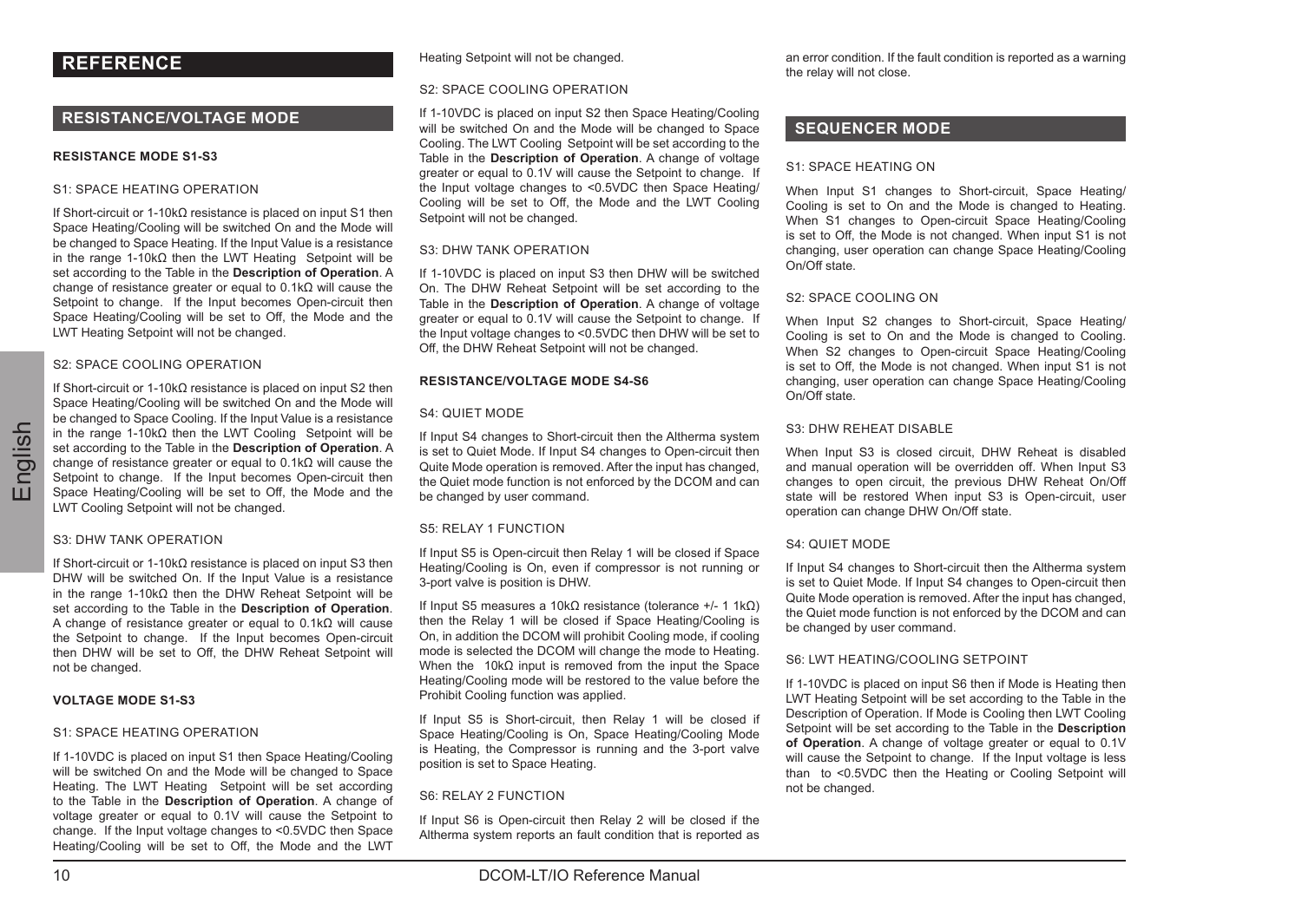## **SMART GRID MODE**

#### S1: PROHIBIT SPACE HEATING/COOLING

If Input S1 is Short-circuit then the Altherma system Space Heating/Cooling is Enforced Off. If the Space Heating/Cooling is switched On by user or schedule, then the DCOM will switch it to the Off state. When the S1 input becomes Open-circuit, or the Time-limited Enforcement period ends, the DCOM will restore the Space/Heating On/Off state to the value before the Prohibit operation was applied.

#### S2: PROHIBIT DHW REHEAT

If Input S2 is Short-circuit then the DHW is Enforced Off. If the DHW is switched On by user or schedule, then the DCOM will switch it to the Off state. When the S2 input becomes Open-circuit, or the Time-limited Enforcement period ends, the DCOM will restore the DHW On/Off state to the value before the Prohibit operation was applied.

#### S3: PROHIBIT DHW BOOSTER HEATER

If Input S3 is Short-circuit then the DHW Booster Heater is Enforced Off. If the DHW Booster Heater is switched On by user or schedule, then the DCOM will switch it to the Off state. When the S3 input becomes Open-circuit, or the Time-limited Enforcement period ends, the DCOM will restore the DHW Booster Heater On/Off state to the value before the Prohibit operation was applied.

## S4: PROHIBIT ALL FUNCTIONS

If Input S4 is Short-circuit then the DCOM will prohibit Space Heating/Cooling, DHW and DHW Booster Heater. If any of these functions are switched On by user or schedule, the DCOM will switch the functions Off. When the S4 input becomes Open-circuit, or the Time-limited Enforcement period ends, the DCOM will restore each function to the value before the Prohibit operation was applied.

### S5: **PV AVAILABLE EOP STORAGE**

If Input S5 is Short-circuit then the DCOM will run the DHW Reheat function, this overrides any prohibit function that may also be applied. When the S5 input becomes Open-circuit or the Time-limited Enforcement period ends, the DCOM will restore DHW Reheat function to the value before the override operation was applied

If either Prohibit DHW Reheat and PV Available functions or both are applied the On/Off state of DHW Reheat before either function is applied will be stored by the DCOM, and when both Prohibit DHW Reheat and PV Available functions are removed

## the DHW Reheat On/Off state will be restored.

## S6: RUN DHW BOOSTER HEATER

If Input S6 is Short-circuit then the DCOM will run the DHW Booster function, this overrides any prohibit function that may also be applied. When the S6 input becomes Open-circuit, or the Time-limited Enforcement period ends, the DCOM will restore DHW Booster function to the value before the override operation was applied.

If either Prohibit DHW Booster Heater and Run Booster functions or both are applied the On/Off state of DHW Booster Heater before either function is applied will be stored by the DCOM, and when both Prohibit DHW Booster and Run Booster Heater functions are removed the DHW Booster Heater On/Off state will be restored.